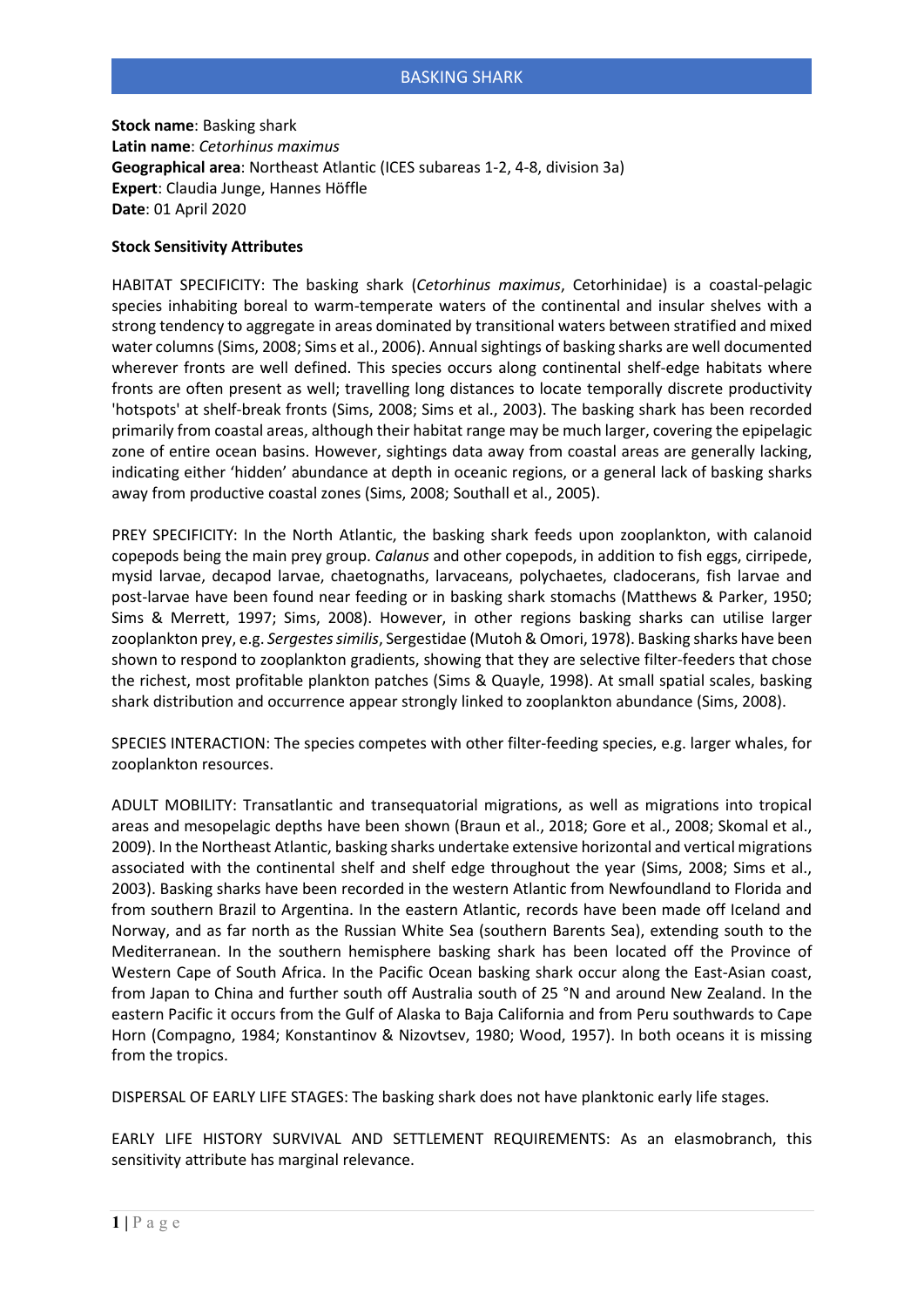COMPLEXITY IN REPRODUCTIVE STRATEGY: Reproduction in the basking shark has been studied only from anatomical examinations of fishery-caught individuals (Matthews, 1950; Sims, 2008). Behavioural studies indicate accumulation of individuals during the summer months and mating seasons and areas have been suggested (Sims, 2008). Spatial and temporal complexity is assumed due to the following reproductive behaviours: 1. seasonal reproduction, during summer (i.e. initiation with environmental cues) and 2. migration and accumulation of individuals in specific mating areas.

SPAWNING CYCLE: The period of gestation is not known with any certainty, but estimates range from 1 year to as high as 3.5 years using length–frequency data (Parker & Stott, 1965; Sims, 2008). There is only one published record of a pregnant female being captured, giving birth to six pups (1.5-2.0 m) (Sund, 1943). Therefore, if this number of pups is representative of normal parturition rates, i.e. 6 pups every 1-3.5 years, it seems the basking shark exhibits low fecundity even when compared to other relatively large-bodied ovoviviparous sharks (Compagno, 1984; Sims, 2008).

SENSITIVITY TO TEMPERATURE: Despite a relatively wide range of thermal tolerance, basking sharks may show preferences for particular water temperatures (Sims, 2008; Skomal et al., 2004). In the Northeast Atlantic and especially in European shelf and shelf-edge habitats during summer-, autumnand wintertime, the environmental temperature ranges 8-16 °C (Sims, 2008; Sims et al., 2003). In the Northwest (NW) Atlantic, one extremely spatially distributed shark individual occupied temperatures between 5.8 and 21.0 °C but recorded 72% within temperature ranges of 15.0 and 17.5 °C (Skomal et al., 2004) indicating potential temperature optima. Long-term sightings indicate that the number of basking sharks observed was highly correlated with sea surface temperature (SST) and the lagged effect of SST in the previous month among other abiotic factors (Cotton et al., 2005). Over large spatiotemporal scales, this correlation suggests that annual changes in the number of basking sharks recorded at the surface are probably closely related to the availability of climate-driven thermal habitats, which may also influence zooplankton abundance and distribution (Cotton et al., 2005; Sims, 2008). Although movements, longer-term distributions and population abundance of basking shark under climate variations have not been studied rigorously, a recent study (Cotton et al., 2005) supports the hypothesis that at small scales, behavioural responses due to foraging movements are linked by broad-scale responses to temperature variation (Sims, 2008).

SENSITIVITY TO OCEAN ACIDIFICATION: Basking sharks are feeding on zooplankton; any impact of ocean acidification (OA) on the composition of the zooplankton community and hence its nutritional value will modify the sharks' ecological traits. The North Sea and the Norwegian Sea are predicted to decline in pH between 0.8 and 1.2 by 2046 (NORWECOM.E2E). As basking sharks migrate between vital areas of, e.g. mating and pupping, they will be exposed to a variety of OA levels. Potential negative behavioural and physiological effects on, e.g. hunting behaviour and growth have been shown for predatory shark species and were even pronounced when coupled with other stressors like increasing temperatures (Pistevos et al., 2015, 2017; Rosa et al., 2017). It is not clear to what extend these effects will impact lower trophic level species like the basking shark, but issues with, e.g. sense of orientation, are likely to also affect these species in their detection ability of thermal fronts and the pursuit of concentrated zooplankton masses. Especially when coupled with SST increases, this could negatively impact the basking shark. Explicit research is however lacking.

POPULATION GROWTH RATE: Sexual maturation of female basking sharks is thought to be reached between 8.1 and 9.8 m (possibly at ages between 16 to 20 years), whereas males mature between 5 and 7 m (between 12 and 16 years) (Compagno, 1984; Sims, 2008). Individuals between 9.8 and 12.2 m have been reported, therefore 10-12 m appears to be a maximum length, even though this information is not known precisely (Sims, 2008). The growth rate of basking sharks is not known exactly but has been estimated between 0.43 m and 0.86 m per year (Sims, 2008). Longevity is estimated at about 40-50 years according to this mentioned estimation (Pauly, 1978).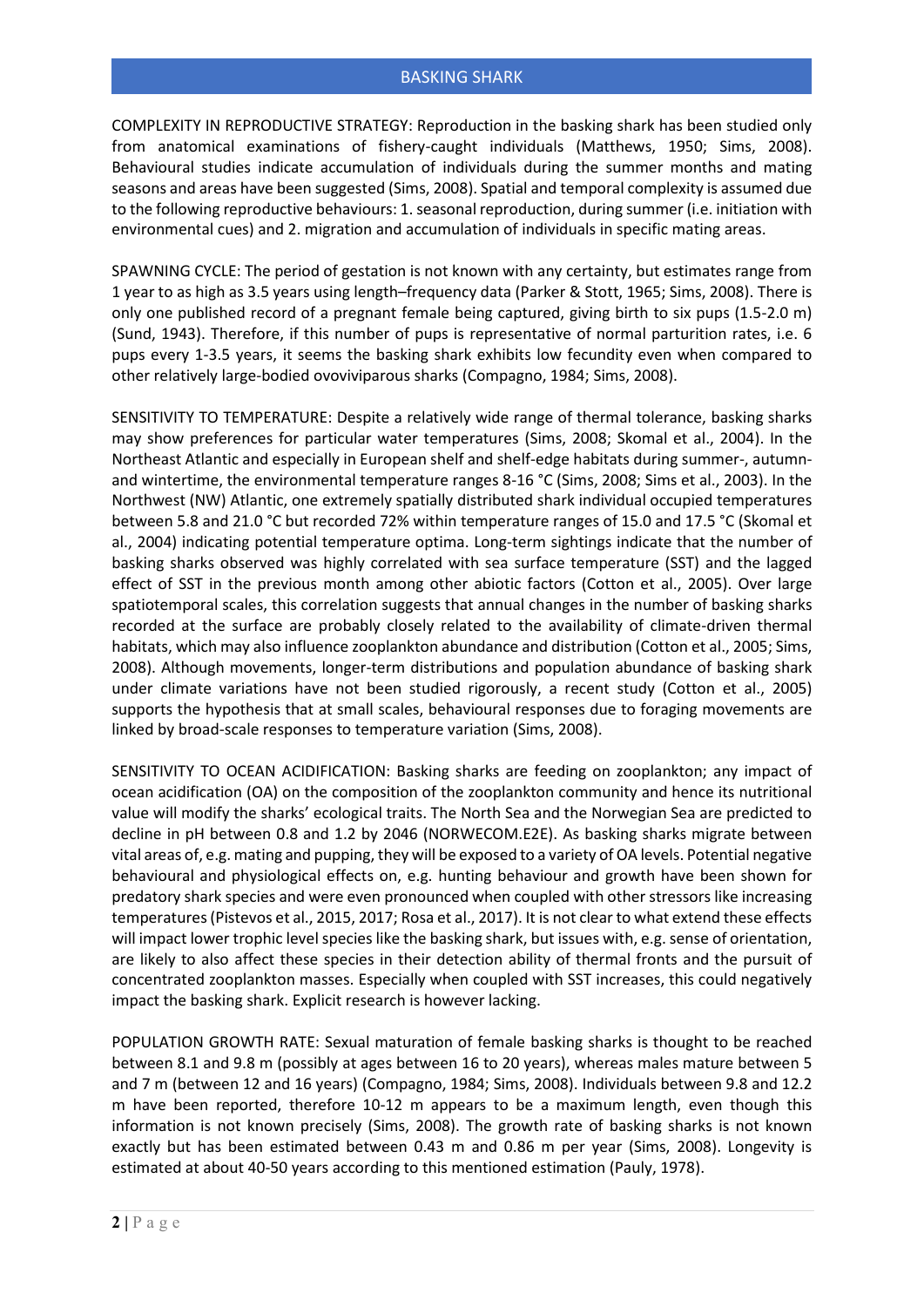STOCK SIZE/STATUS: There is no longer any directed fishery for basking shark within the ICES area. Since 2007, the species has been listed as a prohibited species on EU fisheries regulations and EU vessels should release/discard any by-caught individuals. Norwegian vessels may land deceased specimens but should release live specimens. Since 2013, reported landings have been <500 kg (ICES, 2019). The current status of the stock is unknown. ICES Working Group on Elasmobranch Fishes (WGEF) considers that no directed fishery should be permitted unless a reliable estimate of a sustainable exploitation rate is available. Proper quantification of bycatch, fate and discarding, in numbers and estimated weight, is required (ICES, 2019).

OTHER STRESSORS: Increased surface feeding activity during the summer months increases interactions between the sharks and for example boat traffic and fishing activities, both industrial and recreational. They are popular targets of wildlife tourism which can also exert stress on individuals in certain local hot spots (Sims, 2008). Although there is currently no targeted fishery for basking sharks in the Northeast Atlantic, they get lethally entangled in fishing nets due to their size (ICES, 2019). There are potential impacts on basking sharks associated with habitat loss and degradation. Coastal development, pollution, and bottom fishing affect coastal water quality and food sources of this filterfeeding species (Beaugrand et al., 2002). Research supports the hypothesis that behavioural responses at small scales are linked by broad-scale responses to climate changes (Sims, 2008). Basking sharks are also particularly in danger of ingesting plastics, especially macroplastics, similar to whales.

## **Scoring of the considered sensitivity attributes**

Sensitivity attributes, climate exposure based on climate projections allowing the evaluations of impacts of climate change, and accumulated directional effect scoring for basking shark (*Cetorhinus maximus*) stock in ICES subareas 1-2, 4-8, division 3a. L: low; M: moderate; H: high; VH: very high, Mean<sub>w</sub>: weighted mean; N/A: not applicable. Usage: this column was used to make ad hoc notes, including considerations about the amount of relevant data available:  $1 = low$ ,  $2 = moderate$ ;  $3 = high$ .  $N/A$  = not applicable.

| <b>SENSITIVITY ATTRIBUTES</b>                   | L | M              | н              | VH           | Mean <sub>w</sub> | Usage | Remark                    |
|-------------------------------------------------|---|----------------|----------------|--------------|-------------------|-------|---------------------------|
| <b>Habitat Specificity</b>                      | 1 | $\mathbf{1}$   | $\overline{2}$ | $\mathbf{1}$ | 2.6               |       |                           |
| Prey Specificity                                | 0 | $\mathbf{1}$   | $\overline{2}$ | 2            | 3.2               |       |                           |
| Species Interaction                             | 0 | $\overline{2}$ | $\overline{2}$ | $\mathbf{1}$ | 2.8               |       |                           |
| <b>Adult Mobility</b>                           | 3 | 2              | 0              | 0            | 1.4               |       |                           |
| Dispersal of Early Life Stages                  | 0 | $\Omega$       | 0              | 5            | 4.0               |       |                           |
| <b>ELH Survival and Settlement Requirements</b> | 5 | 0              | 0              | 0            | 1.0               |       |                           |
| Complexity in Reproductive Strategy             | 0 | 3              | 2              | 0            | 2.4               |       |                           |
| Spawning Cycle                                  | 0 | 0              | $\overline{2}$ | 3            | 3.6               |       |                           |
| Sensitivity to Temperature                      | 1 | 3              | 1              | 0            | 2.0               |       |                           |
| Sensitivity to Ocean Acidification              | 0 | $\overline{2}$ | $\overline{2}$ | 1            | 2.8               |       |                           |
| Population Growth Rate                          | 0 | $\Omega$       | $\mathbf{1}$   | 4            | 3.8               |       |                           |
| <b>Stock Size/Status</b>                        | 0 | $\Omega$       | 2              | 3            | 3.6               |       |                           |
| <b>Other Stressors</b>                          | 0 | $\overline{2}$ | $\overline{2}$ | 1            | 2.8               |       |                           |
| <b>Grand mean</b>                               |   |                |                |              | 2.77              |       |                           |
| <b>Grand mean SD</b>                            |   |                |                |              | 0.91              |       |                           |
|                                                 |   |                |                |              |                   |       |                           |
| <b>CLIMATE EXPOSURE</b>                         | L | M              | H              | VH           | Mean <sub>w</sub> | Usage | <b>Directional Effect</b> |
| Surface Temperature                             | 0 | 3              | $\overline{2}$ | $\Omega$     | 2.4               |       | 1                         |
| Temperature 100 m                               | 0 | 0              | $\Omega$       | 0            |                   | N/A   |                           |
| Temperature 500 m                               | 0 | 0              | 0              | 0            |                   | N/A   |                           |
| <b>Bottom Temperature</b>                       | 0 | 0              | 0              | 0            |                   | N/A   |                           |
|                                                 |   |                |                |              |                   |       |                           |

Basking shark (*Cetorhinus maximus*) in ICES subareas 1-2, 4-8, division 3a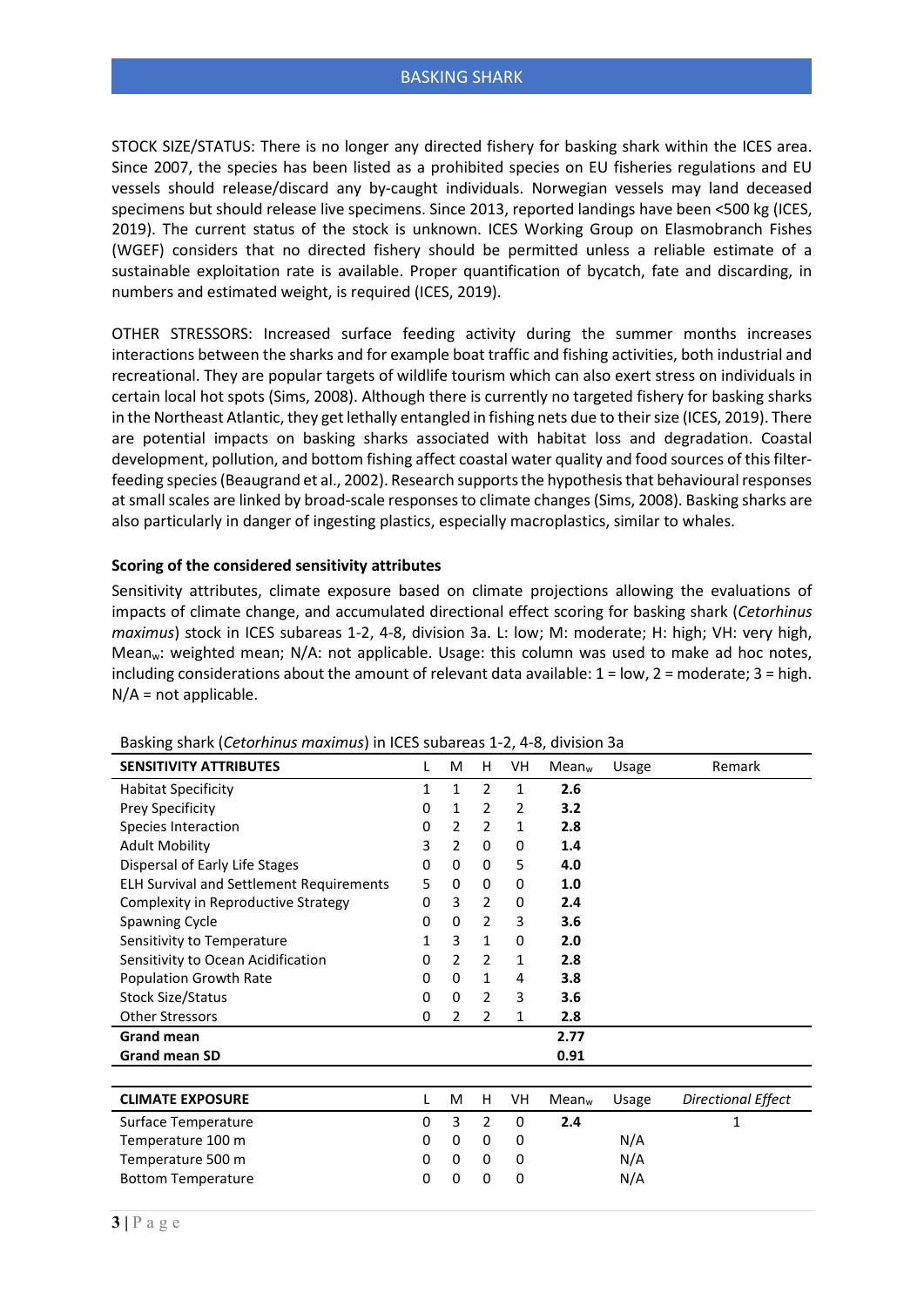| <b>BASKING SHARK</b>                            |              |              |              |          |      |     |      |  |  |  |  |  |
|-------------------------------------------------|--------------|--------------|--------------|----------|------|-----|------|--|--|--|--|--|
| $O2$ (Surface)                                  | 4            | 1            | 0            | 0        | 1.2  |     | $-1$ |  |  |  |  |  |
| pH (Surface)                                    | 4            | $\mathbf{1}$ | 0            | 0        | 1.2  |     | $-1$ |  |  |  |  |  |
| <b>Gross Primary Production</b>                 | $\mathbf{1}$ | 3            | $\mathbf{1}$ | $\Omega$ | 2    |     | 1    |  |  |  |  |  |
| <b>Gross Secondary Production</b>               | 1            | 3            | $\mathbf{1}$ | $\Omega$ | 2    |     | 1    |  |  |  |  |  |
| Sea Ice Abundance                               | 0            | $\Omega$     | 0            | 0        |      | N/A |      |  |  |  |  |  |
| <b>Grand mean</b>                               |              |              |              |          | 1.76 |     |      |  |  |  |  |  |
| <b>Grand mean SD</b>                            |              |              |              |          | 0.54 |     |      |  |  |  |  |  |
| <b>Accumulated Directional Effect</b>           |              |              |              |          |      |     | 4.0  |  |  |  |  |  |
|                                                 |              |              |              |          |      |     |      |  |  |  |  |  |
| <b>Accumulated Directional Effect: POSITIVE</b> |              |              |              |          |      |     | 4.0  |  |  |  |  |  |

## **References**

- Beaugrand, G., Reid, P. C., Ibanez, F., Lindley, J. A., & Edwards, M. (2002). Reorganization of North Atlantic marine copepod biodiversity and climate. *Science*, *296*(5573), 1692–1694.
- Braun, C. D., Skomal, G. B., & Thorrold, S. R. (2018). Integrating archival tag data and a high-resolution oceanographic model to estimate basking shark (*Cetorhinus maximus*) movements in the Western Atlantic. *Frontiers in Marine Science*, *5*, 25.
- Compagno, L. J. (1984). *Sharks of the World: An Annotated and Illustrated Catalogue of Shark Species Known to Date* (Vol. 4). FAO Fisheries Synopsis.
- Cotton, P. A., Sims, D. W., Fanshawe, S., & Chadwick, M. (2005). The effects of climate variability on zooplankton and basking shark (*Cetorhinus maximus*) relative abundance off southwest Britain. *Fisheries Oceanography*, *14*(2), 151–155.
- Gore, M. A., Rowat, D., Hall, J., Gell, F. R., & Ormond, R. F. (2008). Transatlantic migration and deep mid-ocean diving by basking shark. *Biology Letters*, *4*(4), 395–398.
- ICES. (2019). *Working Group on Elasmobranch Fishes (WGEF)* (ICES Scientific Reports 1 : 25; p. 964). ICES.
- Konstantinov, K., & Nizovtsev, G. (1980). The basking shark *Cetorhinus maximus*in Kandalaksha Bay of the White Sea. *Journal of Ichthyology*, *19*, 155–156.
- Matthews, L. H. (1950). Reproduction in the basking shark, *Cetorhinus maximus* (Gunner). *Philosophical Transactions of the Royal Society of London. Series B, Biological Sciences*, *234*(612), 247–316.
- Matthews, L. H., & Parker, H. W. (1950). Notes on the anatomy and biology of the basking shark (*Cetorhinus maximus* (Gunner)). *Proceedings of the Zoological Society of London*, *120*(3), 535–576.
- Mutoh, M., & Omori, M. (1978). Two records of patchy occurrences of the oceanic shrimp *Sergestes similis* (Hansen) off the east coast of Honshu, Japan. *Journal of Oceanography Society of Japan*, *34*(1), 36–38.
- Parker, H. W., & Stott, F. (1965). Age, size and vertebral calcification in the basking shark, *Cetorhinus maximus* (Gunnerus). *Zoologische Mededelingen*, *40*(34), 305–319.
- Pauly, D. (1978). A critique of some literature data on the growth, reproduction and mortality of the lamnid shark *Cetorhinus maximus* (Gunnerus). *ICES Council Meeting Papers*, *H: 17*, 10.
- Pistevos, J. C., Nagelkerken, I., Rossi, T., & Connell, S. D. (2017). Antagonistic effects of ocean acidification and warming on hunting sharks. *Oikos*, *126*(2), 241–247.
- Pistevos, J. C., Nagelkerken, I., Rossi, T., Olmos, M., & Connell, S. D. (2015). Ocean acidification and global warming impair shark hunting behaviour and growth. *Scientific Reports*, *5*(1), 16293.
- Rosa, R., Rummer, J. L., & Munday, P. L. (2017). Biological responses of sharks to ocean acidification. *Biology Letters*, *13*(3), 20160796.
- Sims, D. W. (2008). Sieving a living: A review of the biology, ecology and conservation status of the planktonfeeding basking shark *Cetorhinus maximus*. *Advances in Marine Biology*, *54*, 171–220.
- Sims, D. W., & Merrett, D. (1997). Determination of zooplankton characteristics in the presence of surface feeding basking sharks *Cetorhinus maximus*. *Marine Ecology Progress Series*, *158*, 297–302.
- Sims, D. W., & Quayle, V. A. (1998). Selective foraging behaviour of basking sharks on zooplankton in a smallscale front. *Nature*, *393*(6684), 460–464.
- Sims, D. W., Southall, E. J., Richardson, A. J., Reid, P. C., & Metcalfe, J. D. (2003). Seasonal movements and behaviour of basking sharks from archival tagging: No evidence of winter hibernation. *Marine Ecology Progress Series*, *248*, 187–196.
- Sims, D. W., Witt, M. J., Richardson, A. J., Southall, E. J., & Metcalfe, J. D. (2006). Encounter success of freeranging marine predator movements across a dynamic prey landscape. *Proceedings of the Royal Society*